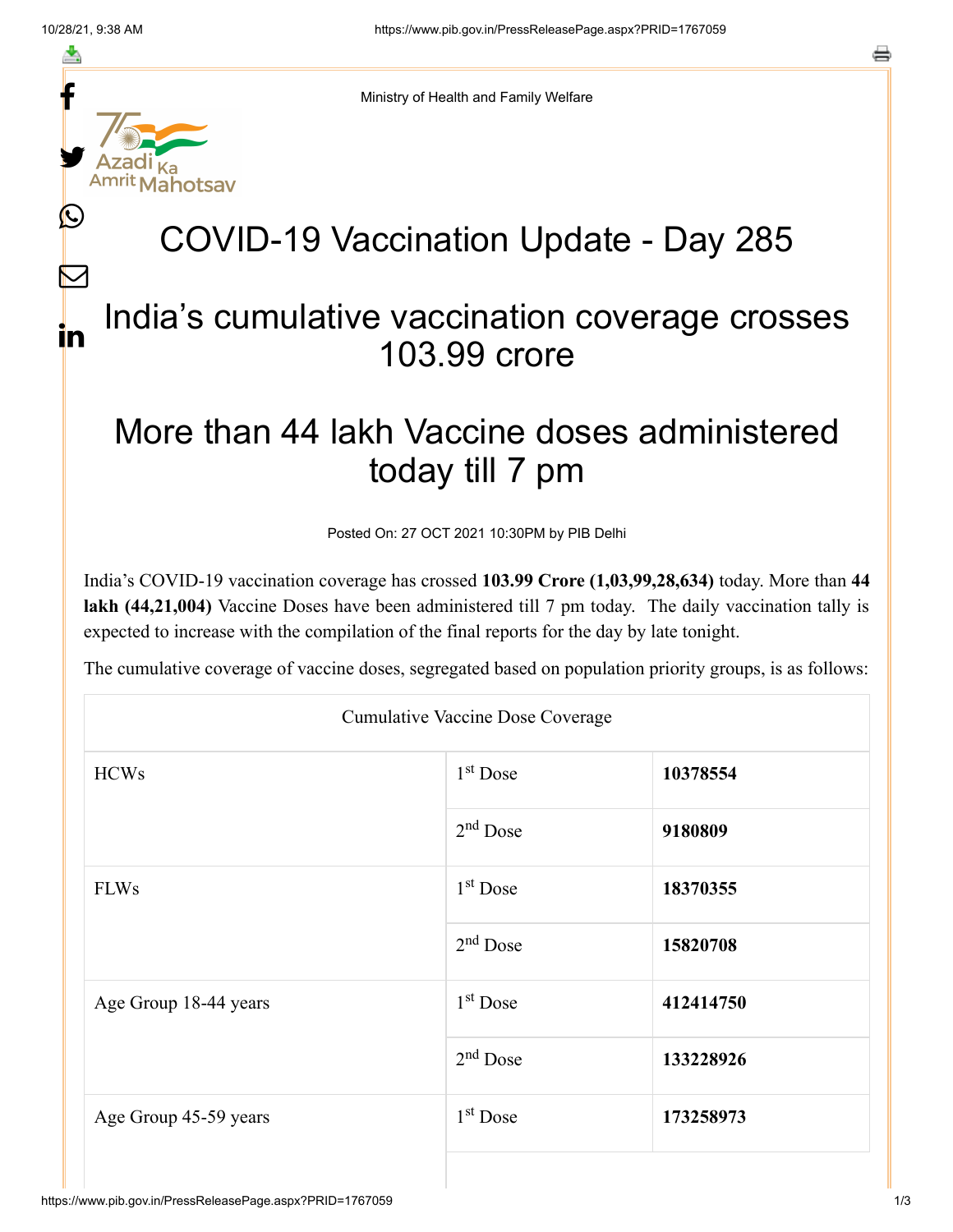| f            |                                              | $2nd$ Dose | 93426679   |
|--------------|----------------------------------------------|------------|------------|
|              | Over 60 years                                | $1st$ Dose | 108802988  |
| $\bigcirc$   |                                              | $2nd$ Dose | 65045892   |
| $\bf \nabla$ | Cumulative 1 <sup>st</sup> dose administered |            | 723225620  |
| in           | Cumulative 2 <sup>nd</sup> dose administered |            | 316703014  |
|              | Total                                        |            | 1039928634 |

Today's achievement in the vaccination exercise, segregated by population priority groups, is as follows:

| Date: $27th$ October, 2021 (285 <sup>th</sup> Day) |                      |         |  |  |
|----------------------------------------------------|----------------------|---------|--|--|
| <b>HCWs</b>                                        | $1st$ Dose           | 93      |  |  |
|                                                    | $2nd$ Dose           | 8725    |  |  |
| <b>FLWs</b>                                        | 1 <sup>st</sup> Dose | 214     |  |  |
|                                                    | $2nd$ Dose           | 27249   |  |  |
| Age Group 18-44 years                              | $1st$ Dose           | 1153443 |  |  |
|                                                    | $2nd$ Dose           | 1900969 |  |  |
| Age Group 45-59 years                              | $1st$ Dose           | 273751  |  |  |
|                                                    | $2nd$ Dose           | 599864  |  |  |
| Over 60 years                                      | 1 <sup>st</sup> Dose | 162663  |  |  |
|                                                    | $2nd$ Dose           | 294033  |  |  |
| 1 <sup>st</sup> Dose Administered in Total         |                      | 1590164 |  |  |